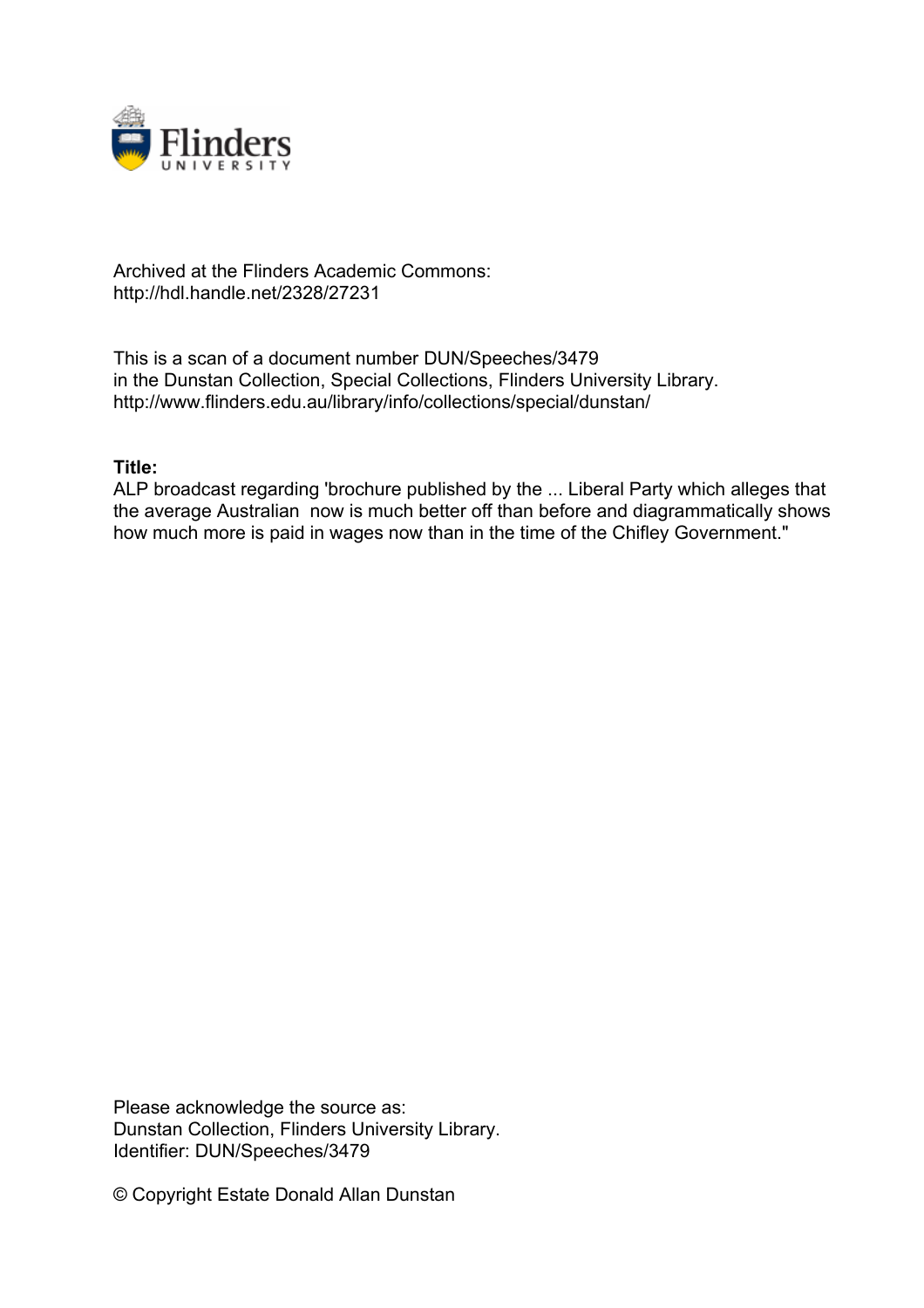## A**.L.P. BROADCAST. 15th AUGUST. I960,**

## $\widehat{\text{M}}$ **. DON BUNSTAN - MINBER FOR MOKtaUOD**

**Good Evening; -**

**treatment.** 

**In the past few weeks seme of you may have seen an attractively printed brochure published by the Federal Secretariat of the Liberal Party which alleges that the average Australian la now much better off than before and diagrammatically shows how much more is paid in wages now than at the time of the Chifley govemnent. Pamphlets like this are remarkable for what they don't say - since the £1 today will buy about what 7/- would buy in 1948 itte hardly surprising that wages are higher in naney value than in 1948**  and it's not very honest to paint a picture ignoring the fact that contrary to Mr. Menzies<sup>t</sup> premises value has flowed cut of the **pound under his administration. But let me just contrast for you the position of the wage-earner and the pensioner in 1948 needing hospital treatment.** 

**He could then** *QQ* **to the public wards of public hospitals in this State and get treated without charge. If he had insured himself with a medical benefit insurance scheme he could use that money on his personal needs in time of illness, and that was just,**  because it's an old saying but a true one, that in time of illness you don't need less money than when you were woll - you need more.

**He cculd have these advantages because the Chifley Government**  had asked the State GrantaxSammisxx Governments how much they were **receiving per patient per day formerly in public hospitals. They then paid that amount plus a further anount to assist with N** , , **hospitals expansion to the States on coalition they gave free**  treatment.

 $when$ **Now let's see what happened under Liberal Governments. ««hen the E'ienziea Goveroaent took office in Canberra they lifted econonomic controls and there was an immediate and disastrous inflation, The money paid by Labor Governments would not then meet the real**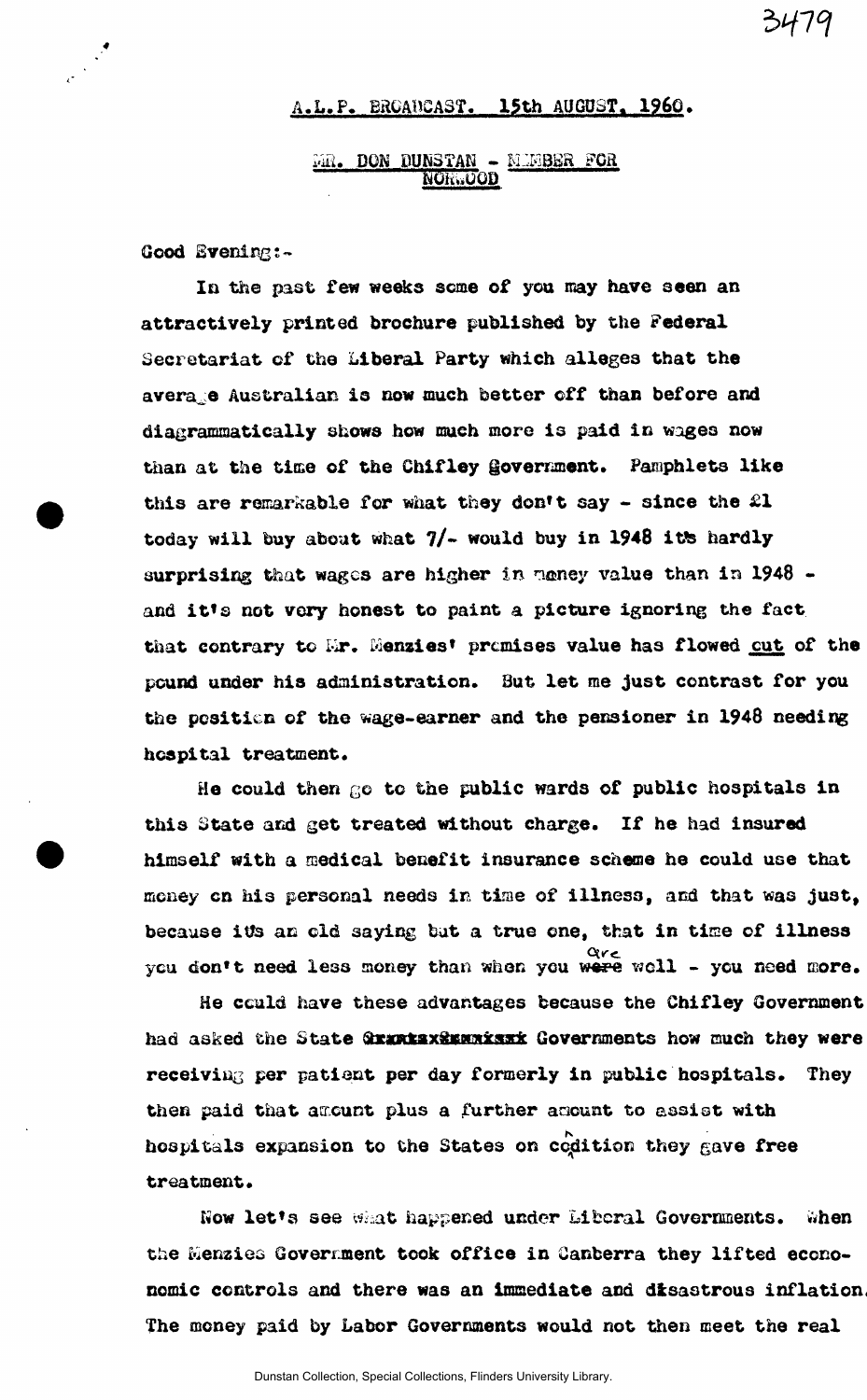**costs in hospital for which the payment had been designed. So the Menzies Government said to the State Governments - we will increase the amount paid by the Commonwealth to allow for the decrease in the value of money - but only provided you make a charge in public hospitals. So it forced most State Governments**  into the position that they had to charge patients in public **hospitals.** 

**In South Australia, however, it was not necessary to re-impost public hospital charges. As the Playford Government provides fewer hospital facilities than any other State and spends less on health and hospitals than any other State, we had a favourable adjustment available to us from the Grants Commission which would more than cover amounts to be received from charges for public hospital treatment. But rather than spend the money and collect that favourable adjustment, Sir Thomas Playford reimposed charges in public hospitals to take hundreds of thousands out of the pockets of the poorer people of South Australia. It was apparent from the action of the Menzies Government that the Liberal party does not believe in free public hospitals and Sir Thomas was simply following his party's policy.** 

**But then he went a step further. This year changes were introduced in the charges which are more severe than any known before. Let me give you an example.** 

**At the time the new charges were introduced the Premier said that there was an administrative discretion to reduce the charges in cases of hardship. However, the formula upon which that discretion was to be based was never shown to the House of Assembly. The Labor Party demanded that at the very least we should be able to scrutinise it, but the Premier refused and in view of what has happened since that is not surprising.** 

**It was suggested that if a pensioner insured himself at a cost of 9d per week with a medical benefit society, the monies from that society and the Commonwealth Government would be taken in full satisfaction of the bill for treatment in the public** 

 $-2-$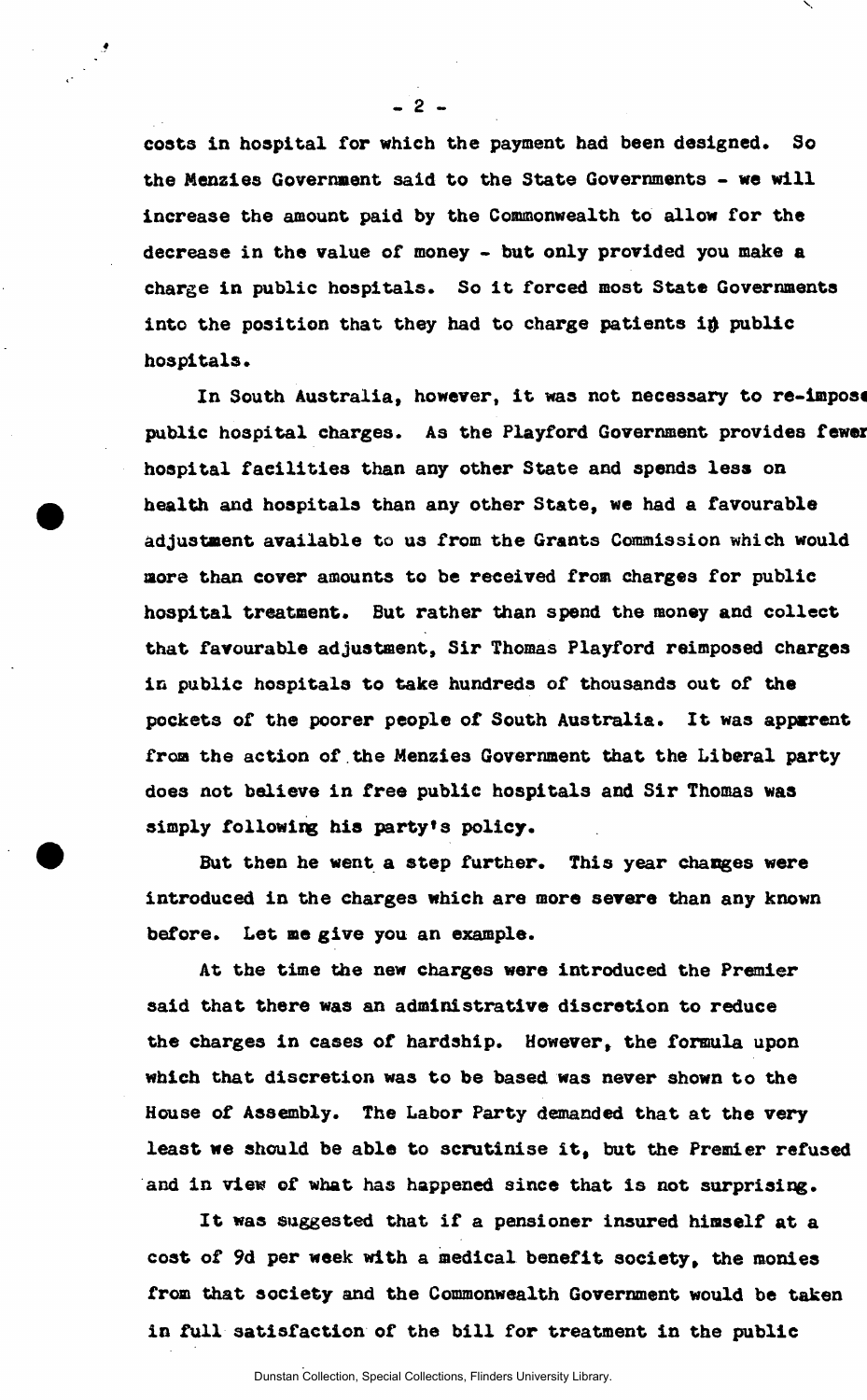**hospital. The Premier said that would "normally" be the**  case. Liberal party mumbers waxed eloquent on the subject. **Mr. Millhcaae, the member for Mitcham, suggested that a payment of 9d. per week was no hardship to a pensioner. (I may say the reaction to that statement of some pemsioners who are paying**  over £2/-/- per week for a room and have to feed and clothe **themselves and provide for all other necessities out of the remainder of their pensions was not one of blitheful accord). Mrs. Steele, the member for Burnside, said that she felt that S.A. pensioners were a self-reliant lot and would prefer paying 9d. per week to the situation in western Australia, where the Government uses lottery monies towards hospital coats.** 

**But you see the only case in which a pensioner really covers himself by paying 9d. a week is if his income is nothing more than the pension and he has no assets. If he has worked a little and earned income within the amount allowed by the Federal means test, his hospital bill is increased. If he or his wife have put a small amount away in the bank to provide themselves with a decent burial, his hospital bill is increased. If he has a motor car, why heaven save us, according to the State Government he is and a plutocrat/his hospital bill is increased. In each of these cases, the subscription to a medical benefit society of 9d. per week will not cover his hospital bill. And if he, foolish fellow, had been so gullible as to believe the previous statements**  of Federal and State Liberal Leaders that **penzkunz** would be treated **free and then had gone into hospital in the last few months and not insured - why he will have a nice little packet to pay.** 

**And what of the wage-earner. He must insure for more than 9d per week to cover himself. To get anything like full coverage he must pay, if he has a family, a tidy little sum. Most wage-earners find this hard to meet. Let them console themselves. Under Labor free hospitals were paid for by a graduated tax, so that the wealthy helped the poor and everyone in need was certain of assistance. But the great benefit which the wage-earner now has** 

Dunstan Collection, Special Collections, Flinders University Library.

 $-3 -$